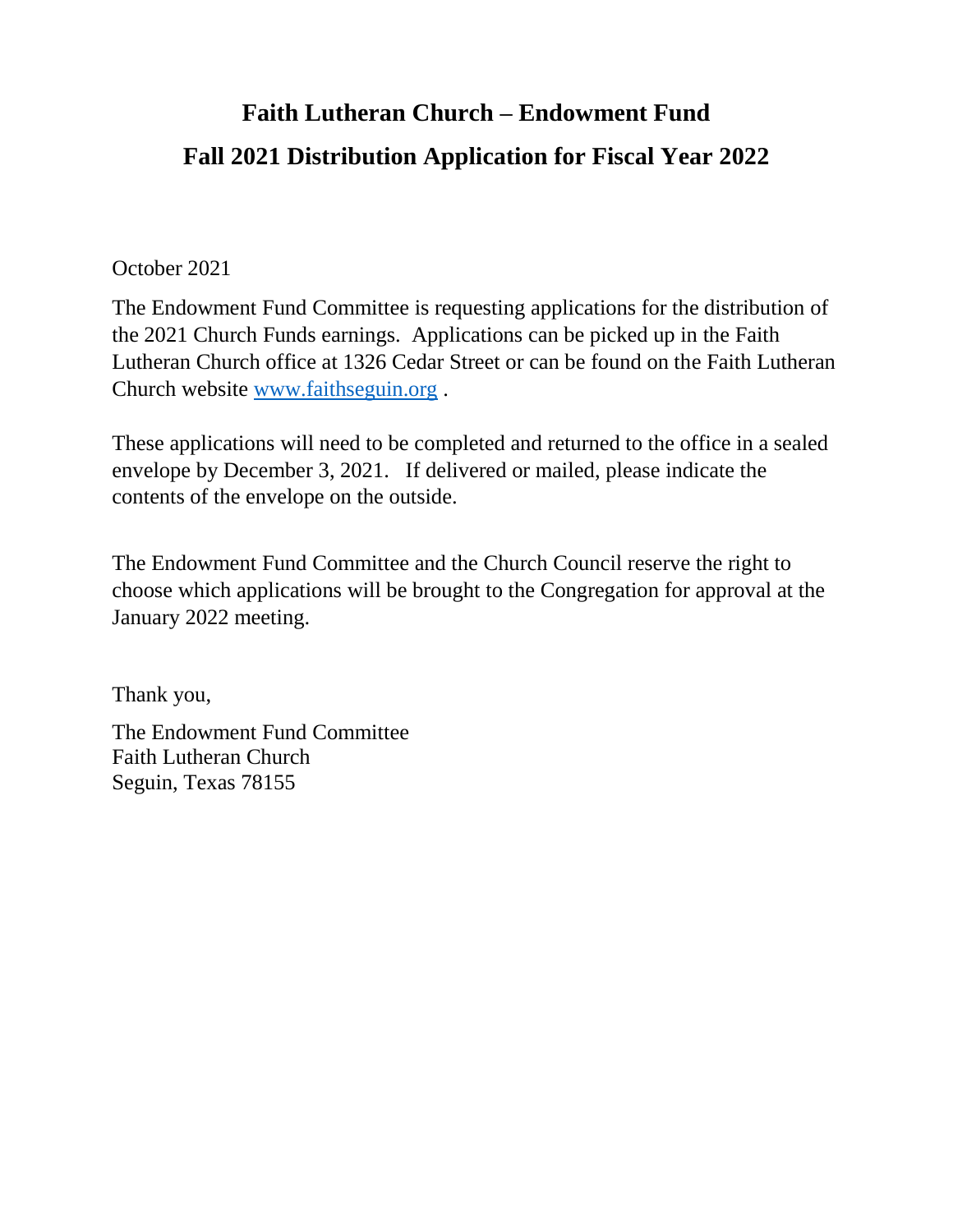#### **Faith Lutheran Endowment Fund 1326 E. Cedar Street Seguin, Texas 78155 Phone 830-379-7036**

#### **APPLICATION FOR FINANCIAL ASSISTANCE**

| Telephone No.: ________________________Email: ___________________________________ |  |  |  |  |  |  |
|-----------------------------------------------------------------------------------|--|--|--|--|--|--|
|                                                                                   |  |  |  |  |  |  |
|                                                                                   |  |  |  |  |  |  |
|                                                                                   |  |  |  |  |  |  |
|                                                                                   |  |  |  |  |  |  |
|                                                                                   |  |  |  |  |  |  |
|                                                                                   |  |  |  |  |  |  |

### **ALL REQUESTED INFORMATION MUST BE PROVIDED. THANK YOU.**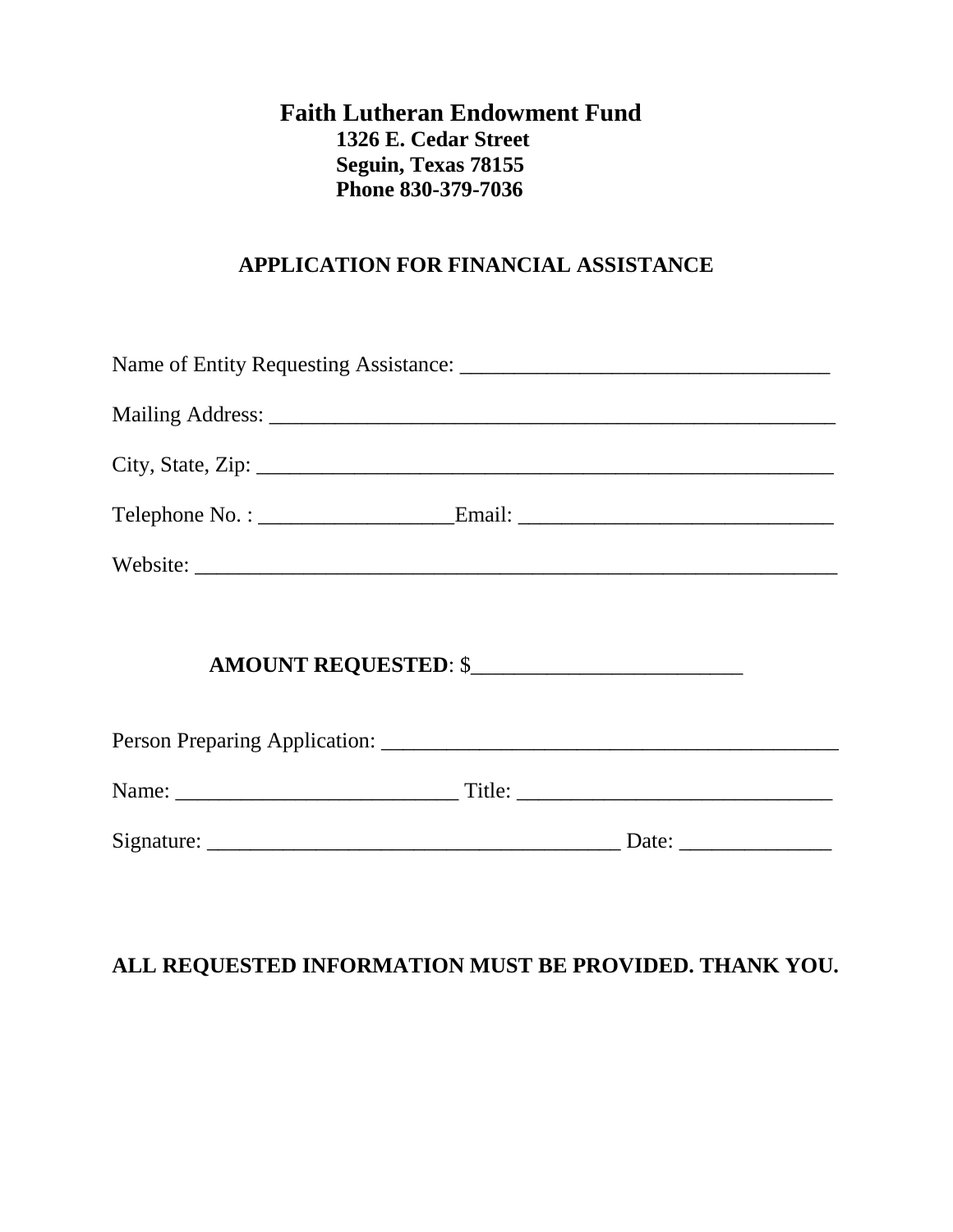Please complete all questions.

| 1. What is the mission and/or objectives of this entity? ________________________                                      |
|------------------------------------------------------------------------------------------------------------------------|
|                                                                                                                        |
|                                                                                                                        |
|                                                                                                                        |
|                                                                                                                        |
|                                                                                                                        |
| <u> 1989 - Johann Barn, mars ann an t-Amhain ann an t-Amhain ann an t-Amhain ann an t-Amhain ann an t-Amhain ann a</u> |
|                                                                                                                        |
|                                                                                                                        |
|                                                                                                                        |
|                                                                                                                        |
|                                                                                                                        |
| ,我们也不能在这里的时候,我们也不能在这里的时候,我们也不能会在这里的时候,我们也不能会在这里的时候,我们也不能会在这里的时候,我们也不能会在这里的时候,我们也不                                      |
|                                                                                                                        |
|                                                                                                                        |
|                                                                                                                        |
| 5. How do you plan to use grant funds? If for a specific project, please indicate. _______________                     |
|                                                                                                                        |
|                                                                                                                        |
|                                                                                                                        |
|                                                                                                                        |